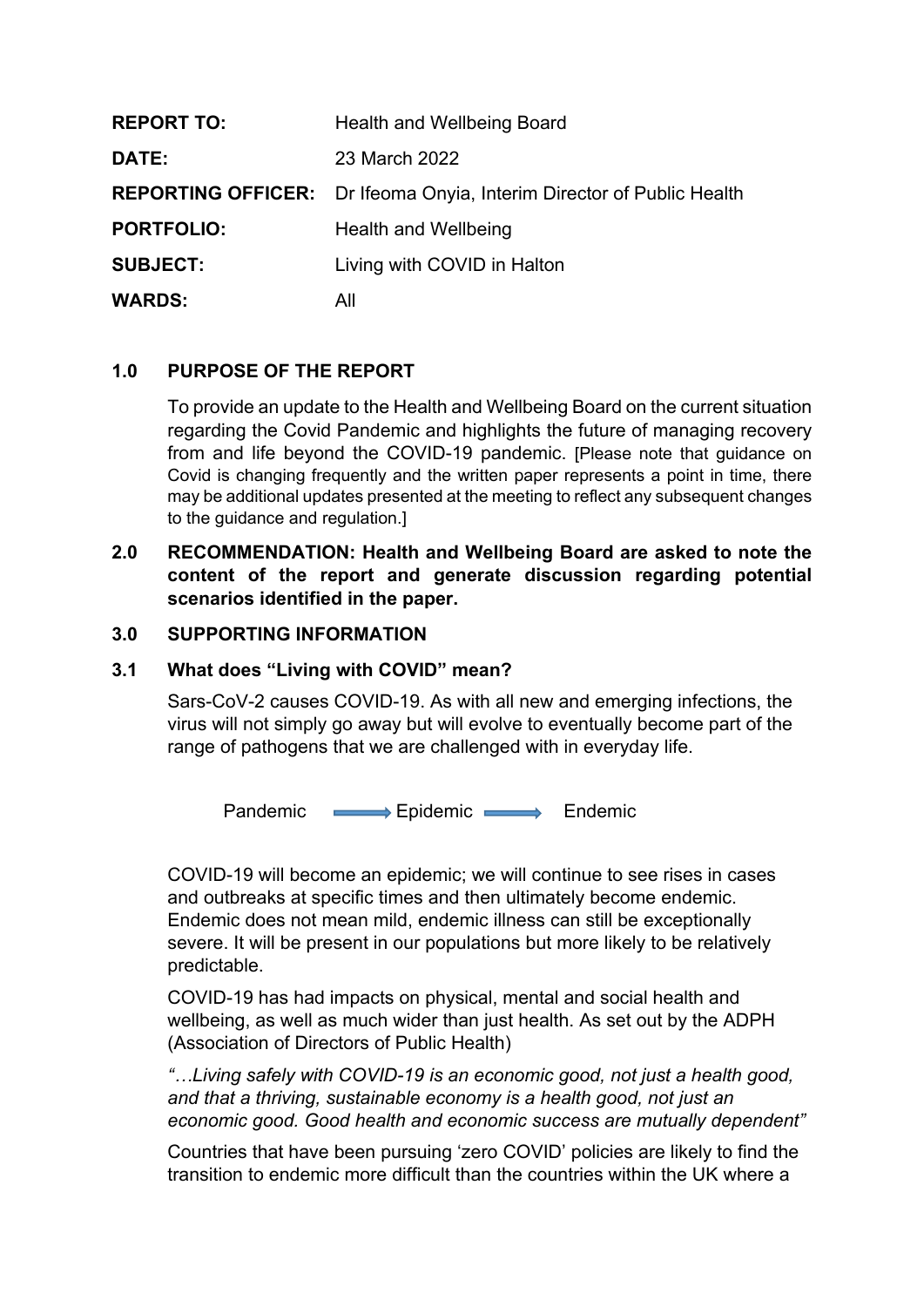delay and contain approach has been used. The need to have a healthy economically active workforce after two years of constrained work and lockdowns affecting all sectors is now a driving imperative.

## **3.2 Path to endemic Covid**

The World Health Organisation is clear, that at this present time, the pandemic is not over worldwide though different countries are at different stages along the pathway to endemic.

*COVID-19 [Response:](https://www.gov.uk/government/publications/covid-19-response-living-with-covid-19) Living with COVID-19* was published on February 21st 2022. It sets out the government's plan for removing the remaining legal restrictions related to the national COVID-19 response, it is also said to protect people most vulnerable to COVID-19 and maintain resilience.

# **3.3 Current control measures**

COVID-19 remains a very infectious disease, the omicron variant is highly contagious and BA.2 a sub-lineage of Omicron is even more contagious though the evidence does not suggest any worsening of disease impact or vaccine 'escape'. SAGE estimates that a combination of behavioural change such as increased home working, mask wearing, testing, self-isolation have reduced transmission by 20- 40%. Transmission can be expected to increase if behaviours revert rapidly to pre-pandemic norms now that policy has changed. The faster growth of BA.2 may also increase this risk. Variants of more severity are still possible.

Vaccines are very effective at preventing serious illness and mortality but are only partially effective at blocking transmission and are time-limited. Vaccination programmes do not achieve 100% effectiveness but it remains one of the few tools available to support the reduction in hospitalisations and deaths. Clear pervasive communication to the public on factors that will protect them- with an emphasis on behaviours is required. Emerging research shows that vaccination can provide protection from Long Covid.

The Halton Outbreak Support Team (HOST) has supported about 60 people a month, since August 2021. The team have also made referrals to the VCA for food collection, welfare support and have also made two safeguarding referrals. The team has been supporting workplaces, schools and other settings. The response to COVID-19 remains a dominant work stream for the public health team in partnership with other departments and partners.

### **3.4 Recent and future developments**

There have been very significant and rapid variation in guidance related to the management of COVID-19.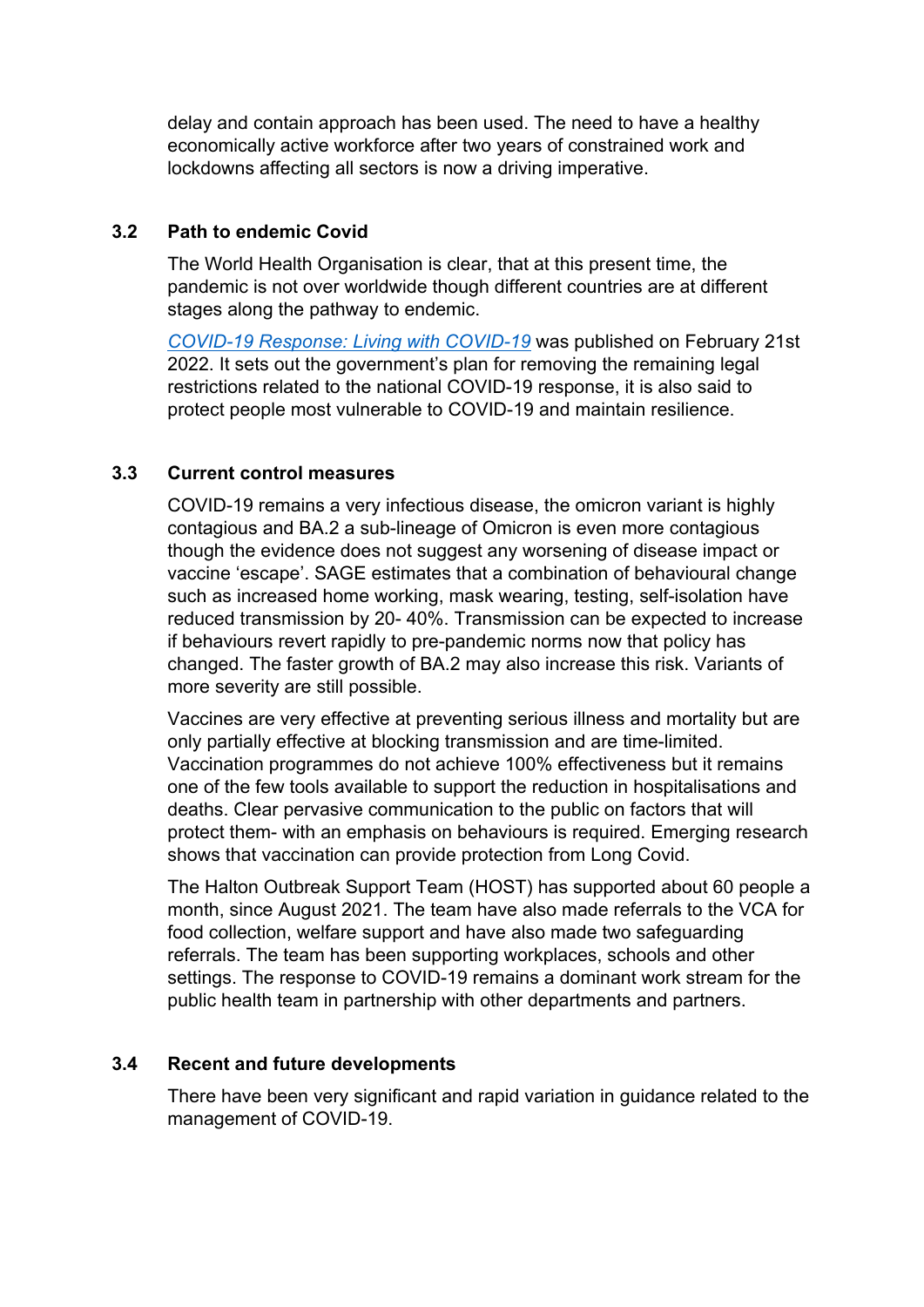The government's plan for Living with Covid 19 identifies that from 24 February, the Government has:

- Removed the legal requirement to self-isolate following a positive test. Adults and children who test positive will continue to be advised to stay at home and avoid contact with other people.
- No longer asking fully vaccinated close contacts and those under the age of 18 to test daily for 7 days, and remove the legal requirement for close contacts who are not fully vaccinated to self-isolate.
- Ended self-isolation support payments and national funding for practical support.
- Revoked: The Health Protection (Coronavirus, Restrictions) (England) (No. 3) Regulations. Local authorities will continue to manage local outbreaks of COVID-19 in high risk settings as they do with other infectious diseases.

From 24 March, the COVID-19 provisions within Statutory Sick Pay and Employment and Support Allowance regulations will end. People with COVID-19 may still be eligible, subject to the normal conditions of entitlement.

From 1 April, the Government will update guidance setting out the ongoing steps that people with COVID-19 should take to minimise contact with other people. This will align with the changes to testing set out later in this chapter.

The Public Health (Control of Disease) Act 1984, is used for preventing, protecting against, controlling or providing a public health response to the incidence or spread of infection or contamination. COVID-19 will ultimately become a routine infection for which existing powers to control spread will be utilised as necessary. Enactment of the Public health Act is rarely used as alternative mechanisms are sought to protect populations prior to the need for legal routes. Senior members of the public health directorate are appointed Proper Officers to undertake key function of the Public Health Act.

# **3.5 Local response to change in policy**

As a local authority, we have a continued duty to protect the health of our communities. The public health team will continue to protect the public using a variety of tools including, expert help and advice, outbreak management, commissioning of appropriate services, provision of Infection, Prevention and Control services and providing community outreach and support at a variety of levels.

# **3.6 Actions to protect Halton population from COVID-19**

As already alluded to, basic health protection principles will still need to be applied.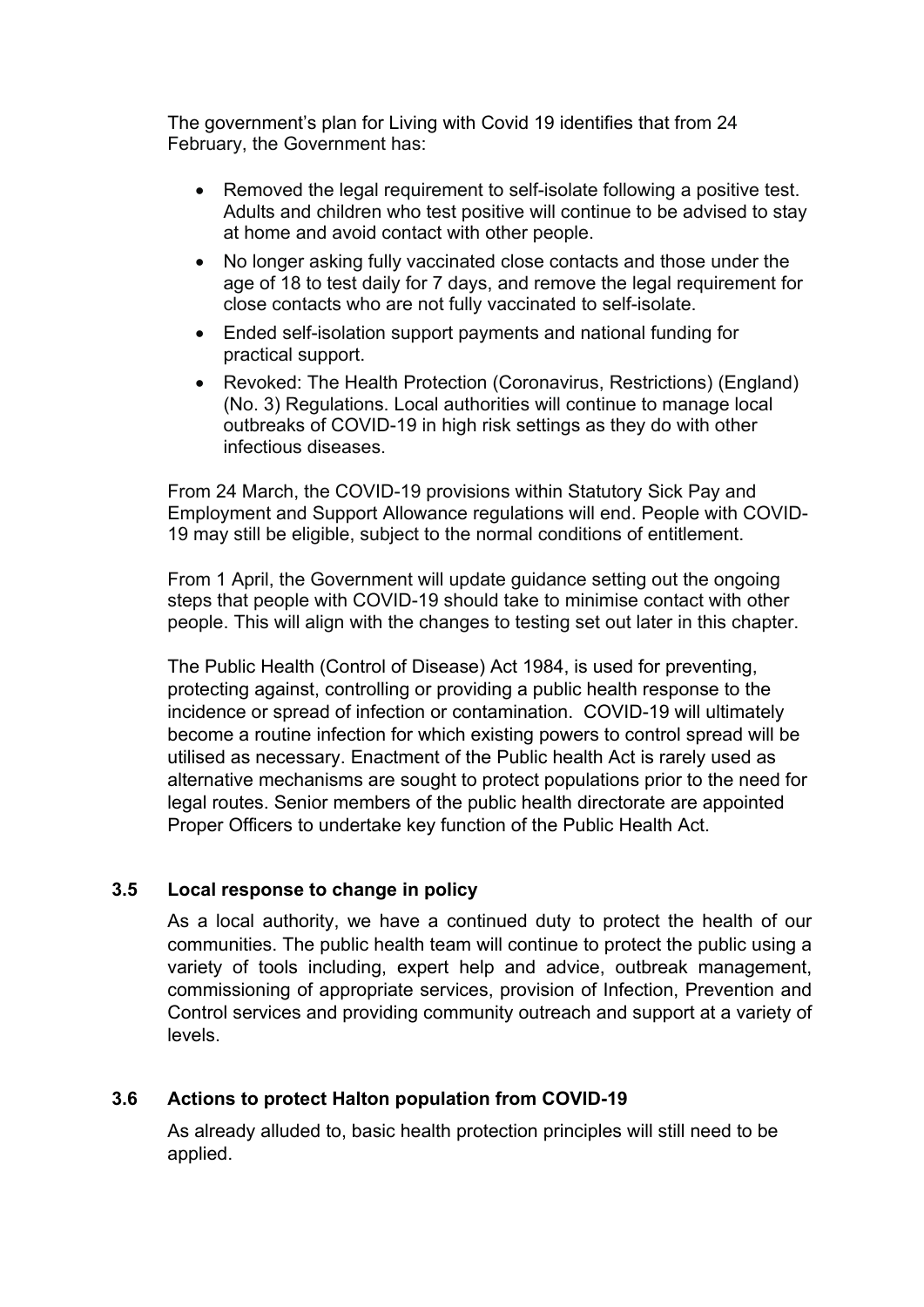The following will remain available to us, albeit there will need to be a shift to be responsive to any changes

# **3.6.1 Local Surveillance and data intelligence**

The Public Health Evidence and Intelligence team will continue to monitor and collect a range of data from local, regional and national sites in order to identify the likely change in the pattern of COVID-19 infections. The team will work with partner organisations and networks to understand and interpret changes in data.

# **3.6.2 Targeted testing**

While the requirement to test regularly, including with symptoms is being removed as a legal requirement, testing will remain an important part of infection control in a number of settings and workplaces. Care homes, some education and NHS settings will continue routine testing. LFT and symptomatic testing will continue to be free until March 31<sup>st</sup> after which time LFD tests will be available to purchase for those who choose, and are able, to purchase these. Details are yet to be confirmed

## Care homes, Health and Care staff

Staff in the NHS and social care are still required to test and access tests through their usual routes. Reporting test results remains a requirement.

## **Schools**

Staff and children in the majority of schools no longer need to test regularly. However, SEND schools, mainstream schools and colleges with a SEND facility will continue to be required to undertake regular testing for staff and pupils with the result reported online.

### Very high risk individuals

Testing for high risk individuals – identified through their GPs will remain a priority. This will enable direct and rapid access to out of hospital antiviral and antibody therapies to prevent worsening of conditions and treatment out of hospital.

### **Outbreaks**

Local Public health Teams will be given access to test kits to support outbreaks and to provide the best advice to bring localised outbreaks amongst populations, or in settings to a rapid end.

# **3.6.3 Vaccination**

Vaccination remains a high priority and is an NHS commissioned and delivered service.

The following vaccination priorities have already been confirmed as part of the NHS vaccination plan: "evergreen" offer – continuation of the offer to any eligible individual of any 1<sup>st</sup>, 2<sup>nd</sup>, 3<sup>rd</sup> or booster dose; Vaccination of 12-15 year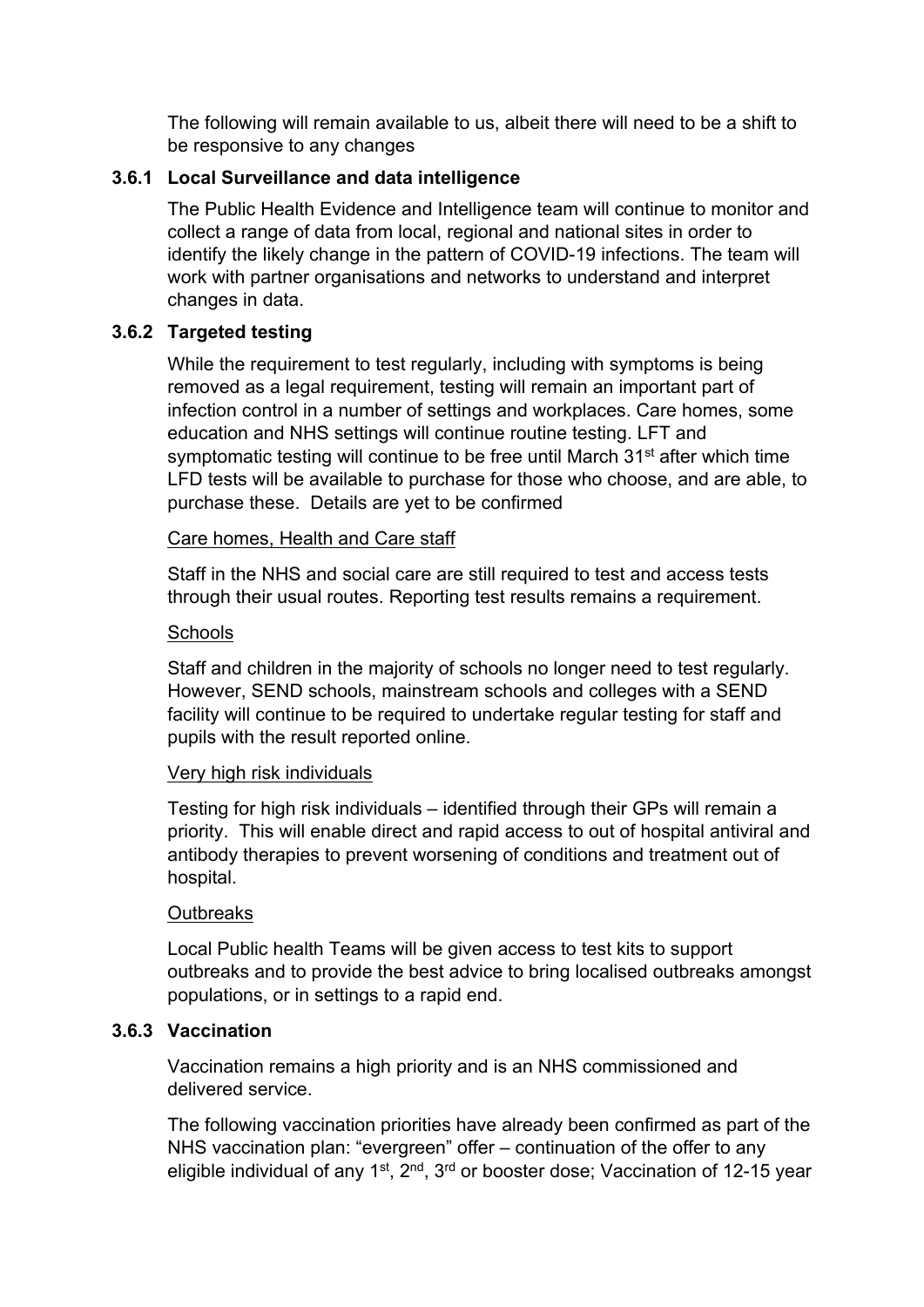olds- in school and out of school offer; and 4th/5th Booster for people over 75years / or significantly immunocompromised and 1<sup>st</sup> dose 5-11 years old, both from April

Significant pockets of vaccine hesitancy exist within our community. The vaccination uptake amongst the most at risk and clinically vulnerable groups has been very high but there remain pockets of individuals who are most at risk, and people who will become more at risk over time that we must ensure continue to come forward for vaccination.

The NHS planning guidance requires the vaccination programme to enable surge and increased capacity within 2 weeks, as required in response to new variants, changing epidemiology etc.

## **3.6.4 Advice, guidance interpretation and support**

The Public Health Team will likely receive calls for advice and support at higher volumes as the transition occurs. The team will maintain up to date knowledge of existing guidance as well as support settings and individuals who experience challenge as a result of these changes. The most vulnerable will continue to be supported by the HOST team by signposting and other support. Infection control team's advice and support will also remain a service option.

## **3.6.5 Supporting NHS partners**

The Public Health team will continue to work with primary care, the PCNs and NHS commissioners to support vaccination and to support the development of pathways to enable rapid access to antivirals and other home based treatments for COVID-19. Advice, support and advocacy on reducing health inequalities through delivery will continue.

### **3.6.6 Flexible, responsive approach**

The public health team will maintain a flexible response that is able to meet the needs of an increase in demand such as is likely to occur in relation to predictable increases- autumn/ winter/ vaccination- as well as the emergence of new variants of concern.

## **3.6.7 Communication**

Communication to the public remains an important tool to encourage the desired behaviours that will prevent spreader events, lowering the risk to our most vulnerable residents who are not in settings identified for additional measure. We will continue to work across partner agencies to ensure we send consistent messages across all channels.

### **3.7 Considerations for the future**

There are a number of considerations to make for the future and discussions that need to take place in order to ensure that we can continue to adapt as a council to best protect our populations. These considerations could include: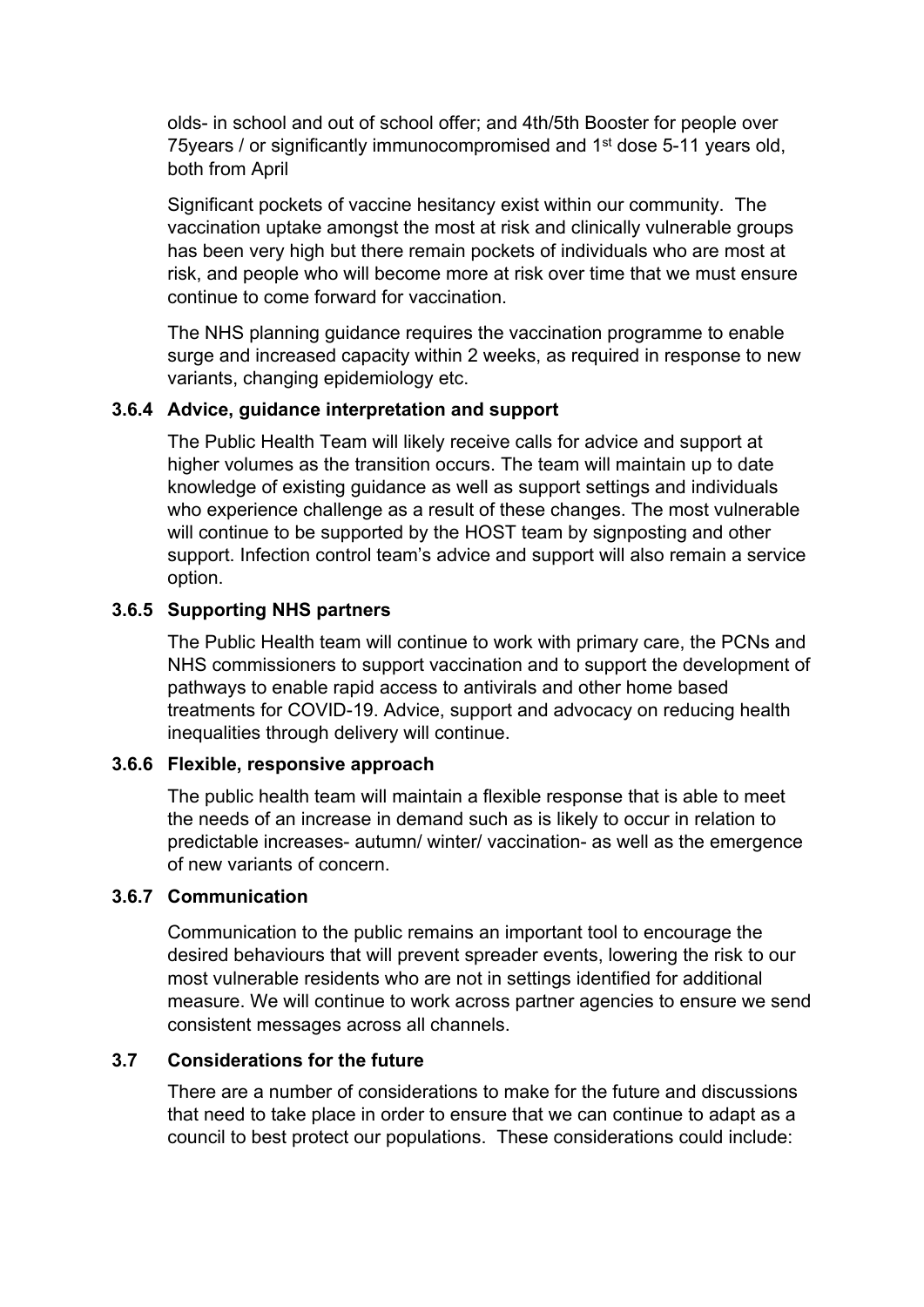- Potential for difference in terms of a local approaches to protecting local populations and the national policy approach.
- Move from specific Covid regulations to general health and safety legislation places emphasis on settings to identify controls via a risk assessment. These should cover the risk from all other infectious diseases as well as COVID-19.
- There will continue to be members of the community who are considerably more vulnerable to COVID-19 and the impacts of Covid who may need additional and targeted approaches to ensure their safety.
- Unequal vaccine uptake may result in disproportionate long-term impact in some communities
- Long-term disease burden of COVID-19 is unknown.
- Better design of indoor spaces to enhance infection control

 There will need to be a greater emphasis on planning and preparedness for future pandemic or large scale epidemic events as part of the design of public and private space and delivery of services.

# **4.0 POLICY IMPLICATIONS**

4.1 National guidance and policy direction will impact upon application and development of local policy.

# **5.0 FINANCIAL IMPLICATIONS**

5.1 The COVID-19 pandemic has resulted in significant financial impact, in terms of additional demands on existing services, reduced income and most significantly, the cost of responding to, and mitigating against, the impacts of the pandemic. Whilst there has been additional government support to enable the upscaling of responses this will not continue and any additional costs associated with continuing to maintain appropriate levels of preparedness, to respond to the unknown requirements of the epidemic and endemic responses must be considered.

# **6.0 IMPLICATIONS FOR THE COUNCIL'S PRIORITIES**

# 6.1 **Children and Young People in Halton**

The impacts on children's development and education caused by the pandemic cannot be underestimated. Responding to these needs and preventing any additional impact must be taking in to account to protect our children and future generations.